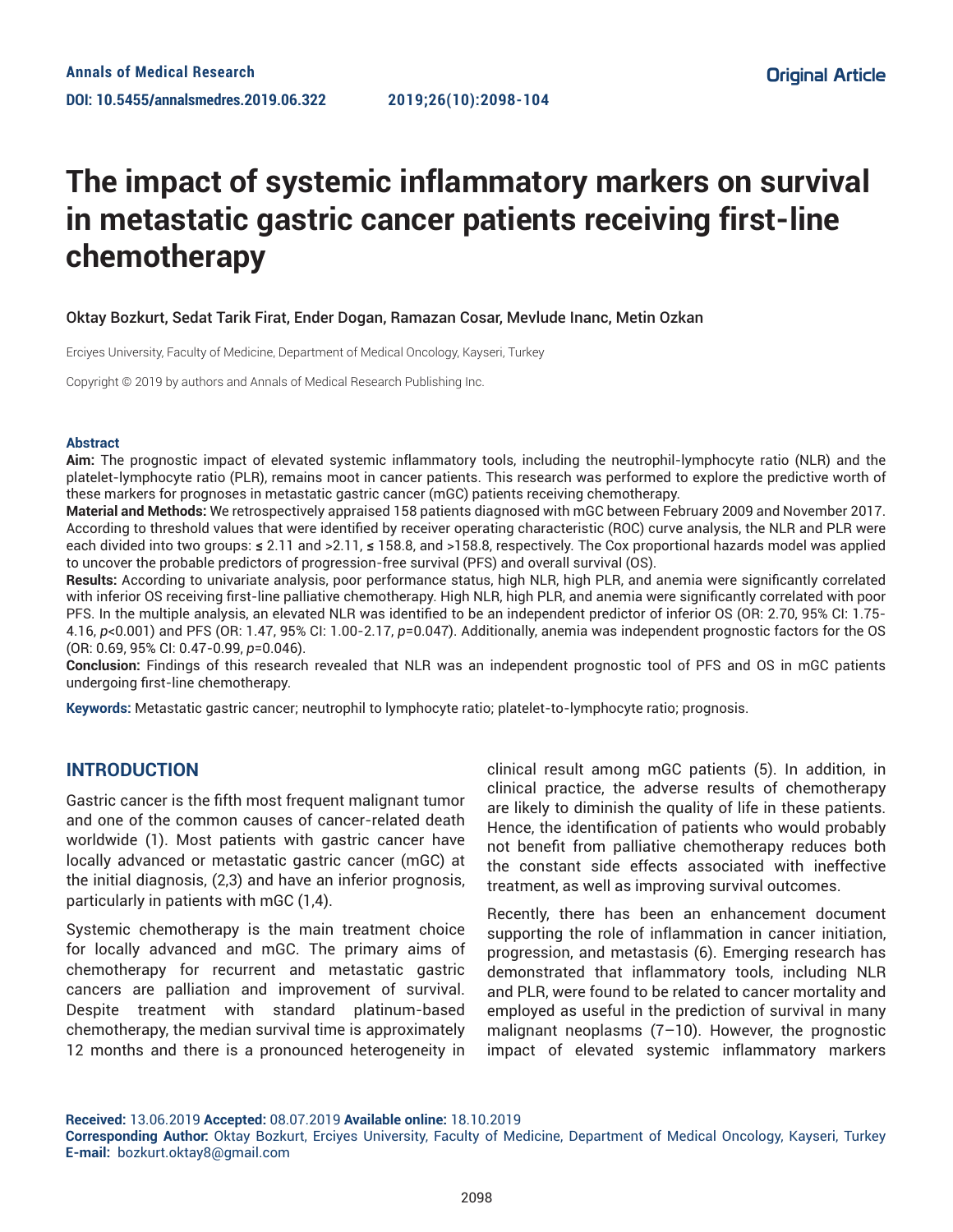remains controversial in mGC patients. Therefore, we intended to explore whether the NLR and PLR can be used as a prognostic tool for predicting the survival outcome in mGC patients undergoing first-line chemotherapy.

## **MATERIAL and METHODS**

#### **Study population**

We analyzed the data of 158 patients who had received first-line palliative chemotherapy with a target agent or not according to Her2 receptor status from February 2009 and November 2017. Erciyes University Medical School ethics committee endorsed the retrospective research.

The inclusion criterion included: (a) patients with gastric cancer substantiated by pathology, (b) patients who had taken first-line chemotherapy, and (c) patients with existing and complete clinical archives including demographic data, pathologic properties of the tumor, therapeutic interventions, and laboratory data. The following exclusion criteria were exerted: (a) patients with clinical verification of acute infection, systemic inflammation or other autoimmune disturbances, (b) patients suffering from hematologic disorders, and (c) patients diagnosed with second malignant neoplasm arising from different regions.

## **Chemotherapy protocol, tumor response, and laboratory data**

Palliative chemotherapy was implemented for all patients after the diagnosis of mGC. Platinum-based chemotherapy (n= 139, 88%) was implemented most often, and DCF (docetaxel, cisplatin, and 5-fluorouracil) was the most pervasive protocol. The chemotherapy regimen was chosen at the request of the treating physician. Pre-chemotherapy blood assays, involving complete blood count (CBC) was conducted up to 24 hours before applying chemotherapy.

All patients underwent staging screening with computed tomography of the abdomen and thorax to verify the extent of the tumor. Additional assistive imaging methods, such as magnetic resonance imaging, bone scan, and positron emission tomography were contemplated considering the patients' symptoms or necessity required by the attending physician. Baseline scanning was implemented 1-3 week before the beginning of chemotherapy, and follow-up images were implemented every  $8 \pm 4$  weeks after the start of chemotherapy. The Response Evaluation Criteria for Solid Tumors (RECIST) criteria were used to appraise the radiological response. Disease control rates (DCR) was characterized as complete response, partial response and stable disease. The NLR and PLR values were determined by dividing the counts of neutrophils and platelets by lymphocyte counts, respectively. ROC curves were used to detect the discriminative influence of NLR and PLR in predicting the survival status in gastric cancer patients.

#### **Statistical analysis**

For the statistical analyses of the study data, SPSS Statistics 22 software was used (IBM, United States).

Histogram and q-q plots were perused to detect the datum normality. A two-sided independent sample *t*-test was implemented to compare differences between continual factors, while Fisher exact test or Pearson chisquare test was implemented to compare differences between categorical factors. The area under the ROC curves was calculated with 95% confidence intervals. Specificity, sensitivity, positive and negative predictive values were computed with 95% confidence intervals. Survival probabilities were predicted with the Kaplan-Meier method and group comparisons were applied with the Log-rank test. Furthermore, the univariate and multivariate Cox regression analysis was used to determine the most significant risk factors. All *p*-values represent two-sided tests of statistical significance, with *p*< 0.05 considered statistically significant.

## **RESULTS**

The median patient age was 59 years (range: 30–79 years), and the 158 patients included 104 men (65.8%) and 54 women (34.2%). The most frequent location of metastasis was the liver (45.6%) in 72 patients, followed by the peritoneum (28.5%) in 45 patients, and the lymph node (8.2%) in 13 patients. Human epidermal growth factor receptor (Her-2) results were reached in 76(48%) of 158 patients and Her2 positivity rate was found to be 19.7% in our study.

Regarding the chemotherapy regimen, 139 patients (88%) received platinum-based chemotherapy, 19 (12%) patients received non-platinum-based chemotherapy.

According to the chemotherapy response, patients were grouped as partial response (24.1%), stable disease (29.7%), progressive disease (44.3%), and complete response (1.9%). According to the threshold levels that were detected by ROC curve analysis, the NLR and PLR were each divided into two groups: **≤** 2.11 and >2.11 (the sensitivity was 75% and the specificity was 50%, p=0.001), **≤** 158.8 and >158.8 (the sensitivity was 73.6% and the specificity was 50%, p=0.02), respectively (Figure 1).



**Figure 1.** Receiver operating characteristic curve for the NLR platelet-to-lymphocyte ratio and PLR according to overall survival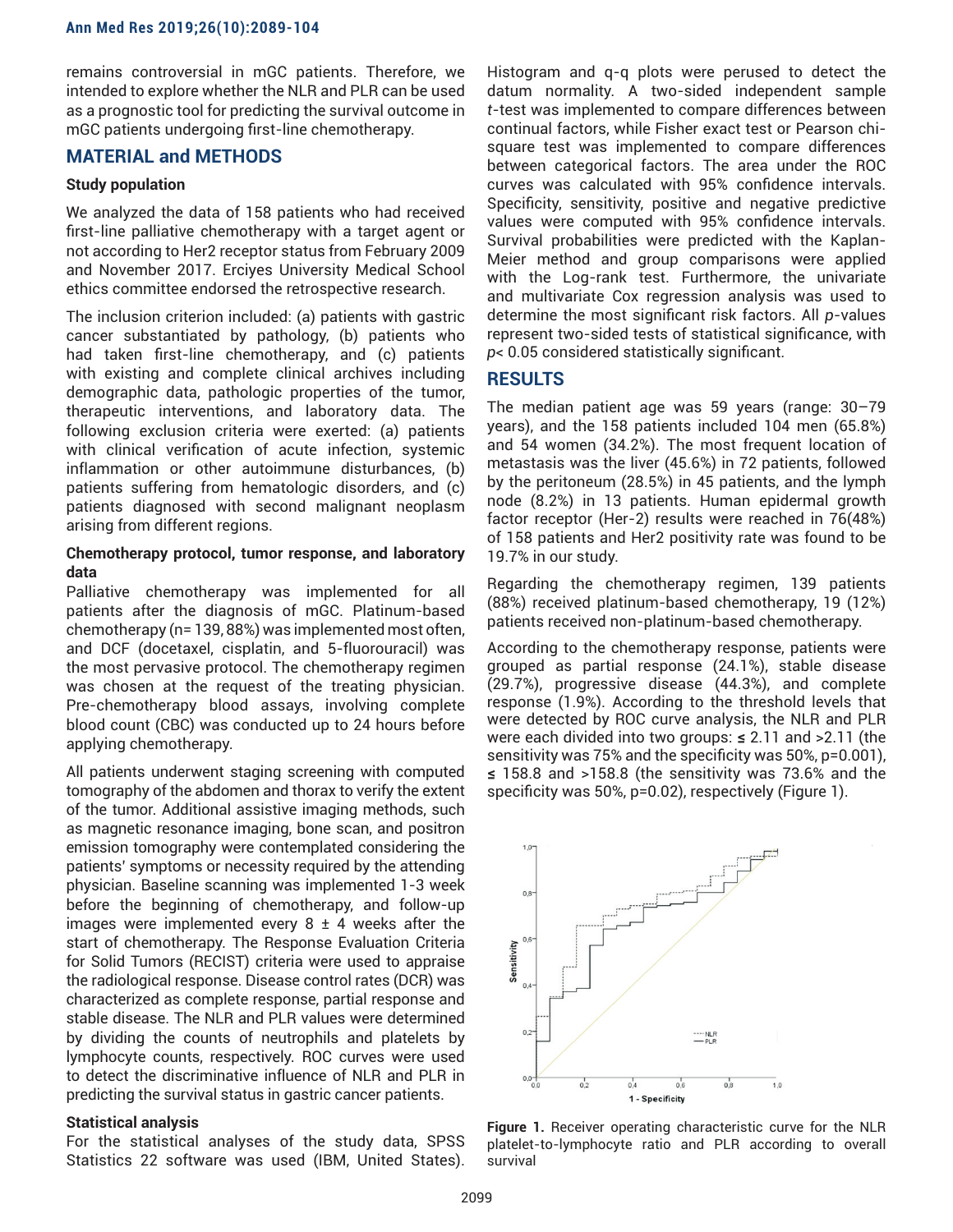#### **Ann Med Res 2019;26(10):2089-104**

The clinicopathological features except for performance status and gender were not significantly different between the NLR groups. The clinicopathological characteristics except hemoglobin were not significantly different between the PLR groups. The baseline features of mGC patients according to the NLR and PLR groups are seen in Table-1.

Potential prognostic elements that were analyzed included gender, age, ECOG PS (The eastern cooperative oncology group; PS, performance status), HER-2 status, histologic subtype, resection status of primary gastric, hemoglobin, albumin, NLR and PLR.



**Figure 2.** Kaplan–Meier curves for PFS and OS according to the pre-chemotherapy of NLR

According to univariate analysis, poor performance status(OR:0.67, 95% CI: 0.48-0.95, *p*=0.025) high NLR (OR:2.90, 95% CI:1.92-4.38, p<0.001), high PLR(OR:1.60, 95% CI:1.09-2.33, *p*=0.015) and anemia (OR:0.67, 95% CI: 0.47-0.95, *p*=0.025) were significantly correlated with inferior OS during the first-line palliative chemotherapy (Table-2). High NLR (OR:1.61, 95% CI: 1.11-2.33, *p*=0.011), high PLR (OR:1.76, 95% CI:1.21-2.56, *p*=0.003), and anemia (OR:0.66, 95% CI: 0.47-0.94, *p*= 0.019) were significantly correlated with poor PFS (Table-3). In the multiple analysis, an elevated NLR was identified to be an independent determinator of reduced OS (OR: 2.70, 95% CI: 1.75-4.16, *p*<0.001) and PFS (OR: 1.47, 95% CI: 1.00- 2.17, *p*=0.047). Additionally, anemia was an independent prognostic element for the OS (OR: 0.69, 95% CI: 0.47- 0.99, *p*=0.046) (Table 2,3).

The median PFS was three (95% CI 2.37-3.62) months in the group with an elevated NLR, and five (95% CI 3.66- 6.34) months in the group with a low NLR (*p=0.004*) (Fig. 2). The median OS was 10 (95% CI 8.85-11.1) months in the group with an elevated NLR and 17 (95% CI 12.6- 21.3) months in the group with a low NLR(*p<0.001*) (Fig. 2). There was a significant correlation between the NLR status and the DCR (low NLR group, high NLR group: 79.5%, 46.5%, respectively; *p* <0.001).

| Table 1. Characteristics of participants according to NLR and PLR |                                                                                                                                            |                                                                                                                                             |                                                |                                                                                                                               |                                                                                                                                             |  |  |  |  |
|-------------------------------------------------------------------|--------------------------------------------------------------------------------------------------------------------------------------------|---------------------------------------------------------------------------------------------------------------------------------------------|------------------------------------------------|-------------------------------------------------------------------------------------------------------------------------------|---------------------------------------------------------------------------------------------------------------------------------------------|--|--|--|--|
| <b>NLR</b>                                                        |                                                                                                                                            |                                                                                                                                             | <b>PLR</b>                                     |                                                                                                                               |                                                                                                                                             |  |  |  |  |
| ≤2.14                                                             | >2.14                                                                                                                                      |                                                                                                                                             | ≤158.8                                         | >158.8                                                                                                                        | p                                                                                                                                           |  |  |  |  |
|                                                                   |                                                                                                                                            |                                                                                                                                             |                                                |                                                                                                                               |                                                                                                                                             |  |  |  |  |
| 21(47.7)                                                          | 33(28.9)                                                                                                                                   |                                                                                                                                             | 29(63.00)                                      | 75(67.00)                                                                                                                     | 0.384                                                                                                                                       |  |  |  |  |
| 23(52.3)                                                          | 81(71.1)                                                                                                                                   |                                                                                                                                             | 17(37.00)                                      | 37(33.00)                                                                                                                     |                                                                                                                                             |  |  |  |  |
|                                                                   |                                                                                                                                            |                                                                                                                                             |                                                |                                                                                                                               | 0.359                                                                                                                                       |  |  |  |  |
|                                                                   |                                                                                                                                            |                                                                                                                                             |                                                |                                                                                                                               |                                                                                                                                             |  |  |  |  |
|                                                                   |                                                                                                                                            |                                                                                                                                             |                                                |                                                                                                                               |                                                                                                                                             |  |  |  |  |
|                                                                   |                                                                                                                                            |                                                                                                                                             |                                                |                                                                                                                               | 0.380                                                                                                                                       |  |  |  |  |
|                                                                   |                                                                                                                                            |                                                                                                                                             |                                                |                                                                                                                               |                                                                                                                                             |  |  |  |  |
|                                                                   |                                                                                                                                            |                                                                                                                                             |                                                |                                                                                                                               |                                                                                                                                             |  |  |  |  |
|                                                                   |                                                                                                                                            | 1.000                                                                                                                                       |                                                |                                                                                                                               | 0.703                                                                                                                                       |  |  |  |  |
| 32(72.7)                                                          | 81(71.1)                                                                                                                                   |                                                                                                                                             | 34(73.9)                                       | 79(70.5)                                                                                                                      |                                                                                                                                             |  |  |  |  |
|                                                                   |                                                                                                                                            |                                                                                                                                             |                                                |                                                                                                                               |                                                                                                                                             |  |  |  |  |
| 21(47.70)                                                         | 39(34.20)                                                                                                                                  |                                                                                                                                             | 25(54.30)                                      | 35(31.30)                                                                                                                     | 0.011                                                                                                                                       |  |  |  |  |
|                                                                   |                                                                                                                                            |                                                                                                                                             | 21(45.70)                                      |                                                                                                                               |                                                                                                                                             |  |  |  |  |
|                                                                   |                                                                                                                                            |                                                                                                                                             |                                                |                                                                                                                               | 0.269                                                                                                                                       |  |  |  |  |
|                                                                   |                                                                                                                                            |                                                                                                                                             |                                                |                                                                                                                               |                                                                                                                                             |  |  |  |  |
|                                                                   |                                                                                                                                            |                                                                                                                                             |                                                |                                                                                                                               |                                                                                                                                             |  |  |  |  |
|                                                                   |                                                                                                                                            | 0.442                                                                                                                                       |                                                |                                                                                                                               | 0.322                                                                                                                                       |  |  |  |  |
|                                                                   |                                                                                                                                            |                                                                                                                                             |                                                |                                                                                                                               |                                                                                                                                             |  |  |  |  |
|                                                                   |                                                                                                                                            |                                                                                                                                             |                                                |                                                                                                                               |                                                                                                                                             |  |  |  |  |
|                                                                   |                                                                                                                                            | 0.056                                                                                                                                       |                                                |                                                                                                                               | 0.189                                                                                                                                       |  |  |  |  |
| 9(20.50)                                                          | 10(8.80)                                                                                                                                   |                                                                                                                                             | 8(17.40)                                       | 11(9.80)                                                                                                                      |                                                                                                                                             |  |  |  |  |
|                                                                   | 34(77.30)<br>10(22.70)<br>30(68.20)<br>14(31.80)<br>12(27.3)<br>23(52.30)<br>29(65.09)<br>15(34.01)<br>14(31.80)<br>30(68.20)<br>35(79.50) | 71(62.30)<br>43(37.70)<br>56(49.10)<br>58(50.90)<br>33(28.9)<br>75(65.80)<br>75(65.80)<br>39(34.20)<br>28(24.60)<br>86(75.40)<br>104(91.20) | p<br>0.039<br>0.091<br>0.034<br>0.144<br>1.000 | 28(60.90)<br>18(39.10)<br>28(60.90)<br>18(39.10)<br>12(26.1)<br>27(58.70)<br>19(41.30)<br>15(32.60)<br>31(67.40)<br>38(82.60) | 77(68.80)<br>35(31.03)<br>58(51.80)<br>54(48.20)<br>33(29.5)<br>77(68.80)<br>77(68.80)<br>35(31.30)<br>27(24.10)<br>85(75.90)<br>101(90.20) |  |  |  |  |

**n(%): Number and percent**

**a Lower limits of reference range: men, 13.0 g/dL; women, 11.5 g/dL.**

**EGOG:Eastern Cooperative Oncology Group, NLR: Neutrophil to lymphocyte ratio, PLR: Platelet to lymphocyte ratio**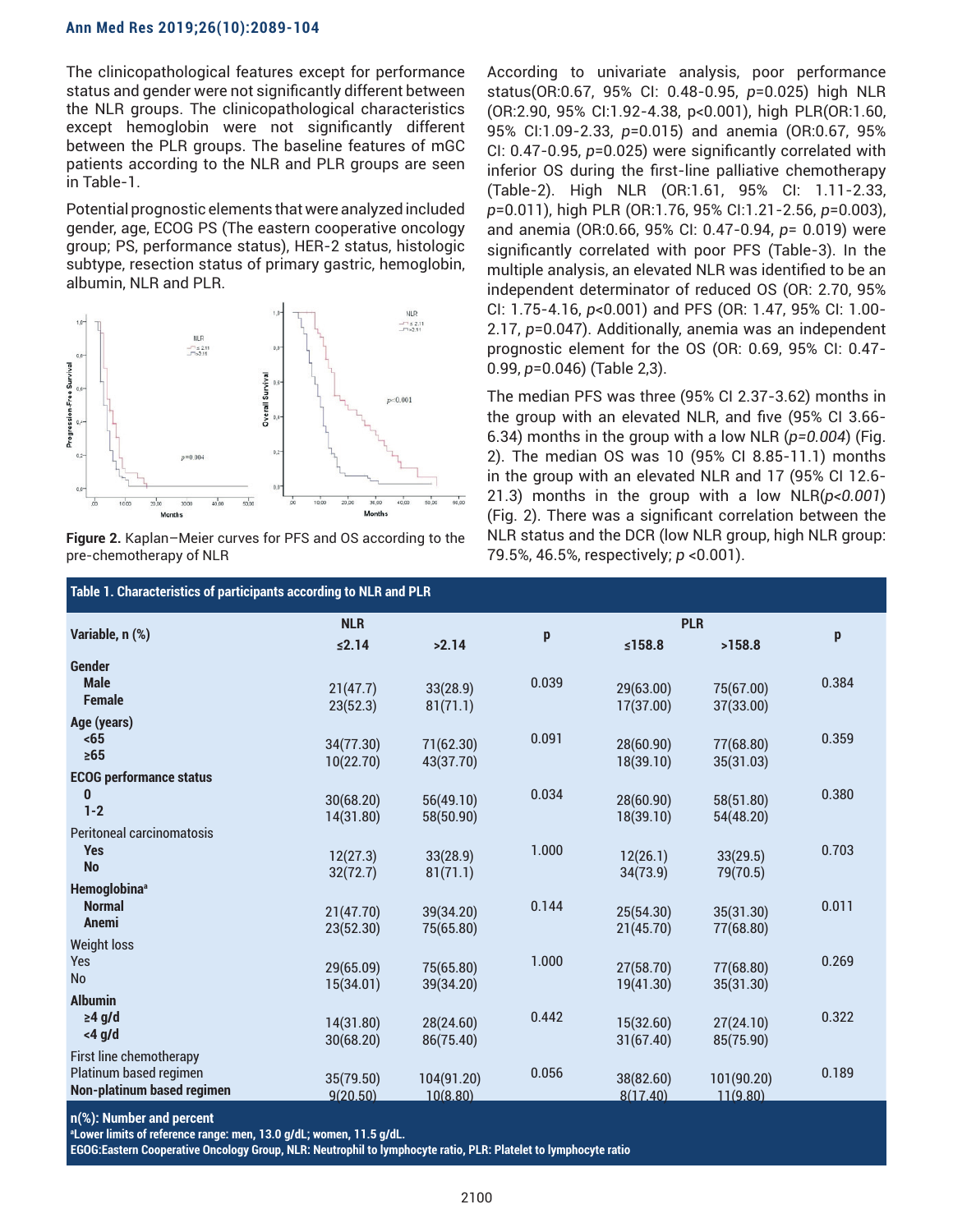#### **Table 2. Univariate and Multiple Cox Regression Analysis of Variables for OS**

| <b>Variables</b>                           | <b>OS</b>                     |            |                             |            |
|--------------------------------------------|-------------------------------|------------|-----------------------------|------------|
|                                            | Univariate HR(95% CI) P-value |            | Multiple HR(95% CI) P value |            |
| Age, years (65 ≥, 65 <)                    | $1.41(0.99 - 2.00)$           | 0.054      |                             |            |
| <b>Gender (Male/Female)</b>                | $1.35(0.94-1.93)$             | 0.092      |                             |            |
| Albumin ( $\geq 4$ g/d. <4 g/d)            | $0.99(0.68 - 1.44)$           | 0.965      |                             |            |
| Hemoglobina (Normal/Anemia)                | $0.67(0.47 - 0.95)$           | $0.025*$   | $0.69(0.47 - 0.99)$         | $0.046*$   |
| Gastrectomy(Present/Absent)                | $0.84(0.56 - 1.27)$           | 0.415      |                             |            |
| HER2 status $(+/-)$                        | $0.80(0.42 - 1.55)$           | 0.521      |                             |            |
| Pathologic type (Adenocarcinoma/Other)     | $1.04(0.67 - 1.61)$           | 0.844      |                             |            |
| <b>Peritoneal carcinomatosis (Yes /No)</b> | $1.42(0.97 - 2.07)$           | 0.066      |                             |            |
| EGOG PS (0/ 1-2)                           | $0.67(0.48-0.95)$             | $0.025*$   | $0.75(0.53 - 1.06)$         | 0.111      |
| <b>NLR (High/Low)</b>                      | $2.90(1.92 - 4.38)$           | $< 0.001*$ | $2.70(1.75-4.16)$           | $< 0.001*$ |
| PLR (High/Low)                             | $1.60(1.09 - 2.33)$           | $0.015*$   | $1.10(0.73 - 1.65)$         | 0.647      |

**\* Statistically significant**

**Abbreviation: CI:Confidence interval, HR: Hazard ratio, OS: Overall survival, EGOG:Eastern Cooperative Oncology Group, NLR: Neutrophil to lymphocyte ratio, PLR: Platelet to lymphocyte ratio, Other: Ring cell carcinoma and undifferentiated carcinoma**

### **Table 3. Univariate and Multiple Cox Regression Analysis of Variables for PFS**

|                                               |                               | <b>PFS</b>           |                             |          |  |  |
|-----------------------------------------------|-------------------------------|----------------------|-----------------------------|----------|--|--|
| <b>Variables</b>                              | Univariate HR(95% CI) P-value |                      | Multiple HR(95% CI) P-value |          |  |  |
| Age, years (65 ≥, 65 <)                       | $1.35(0.95 - 1.90)$           | 0.085                | $\overline{\phantom{0}}$    |          |  |  |
| <b>Gender (Male/Female)</b>                   | $1.16(0.82 - 1.63)$           | 0.398                | $\overline{\phantom{0}}$    |          |  |  |
| Albumin ( $\geq 4$ g/d, <4 g/d)               | $0.97(0.67 - 1.40)$           | 0.883                | -                           |          |  |  |
| Hemoglobina (Normal/Anemia)                   | $0.66(0.47 - 0.94)$           | $0.019*$             | $0.71(0.50-1.02)$           | 0.069    |  |  |
| Gastrectomy (Present/Absent)                  | $0.74(0.49-1.10)$             | 0.141                |                             |          |  |  |
| HER2 status $(+/-)$                           | $1.03(0.58 - 1.84)$           | 0.901                | -                           |          |  |  |
| <b>Pathologic type (Adenocarcinoma/Other)</b> | $1.14(0.75 - 1.74)$           | 0.524                |                             |          |  |  |
| <b>Peritoneal carcinomatosis (Yes /No)</b>    | $1.26(0.88 - 1.80)$           | 0.197                | $\overline{\phantom{0}}$    |          |  |  |
| EGOG PS (0/ 1-2)                              | $0.87(0.63 - 1.21)$           | 0.420                | $\overline{\phantom{0}}$    |          |  |  |
| <b>NLR (High/Low)</b>                         | $1.61(1.11 - 2.33)$           | $0.011$ <sup>*</sup> | $1.47(1.00 - 2.17)$         | $0.047*$ |  |  |
| PLR (High/Low)                                | $1.76(1.21 - 2.56)$           | $0.003*$             | $1.46(0.98 - 2.18)$         | 0.060    |  |  |

**\* Statistically significant**

**Abbreviation: CI:Confidence interval, HR: Hazard ratio, PFS: Progression-free survival, EGOG:Eastern Cooperative Oncology Group, NLR: Neutrophil to lymphocyte ratio, PLR: Platelet to lymphocyte ratio, Other: Ring cell carcinoma and undifferentiated carcinoma**

The median PFS was three (95% CI 2.39-3.60) months in the group with an elevated PLR and five (95% CI 4.23- 5.77) months in the group with a low PLR (*p=*0.001) (Figure 3). The median OS was 10 (95% CI 8.66-11.3) months in the group with an elevated PLR group and 13 (95% CI 10.5-15.4) months in the group with a low PLR (*p=* 0.01) (Figure 3). There was a statistically significant correlation between the PLR status and the DCR (low PLR group, high PLR group: 71.7%, 49.1%, respectively; *p*=0.013).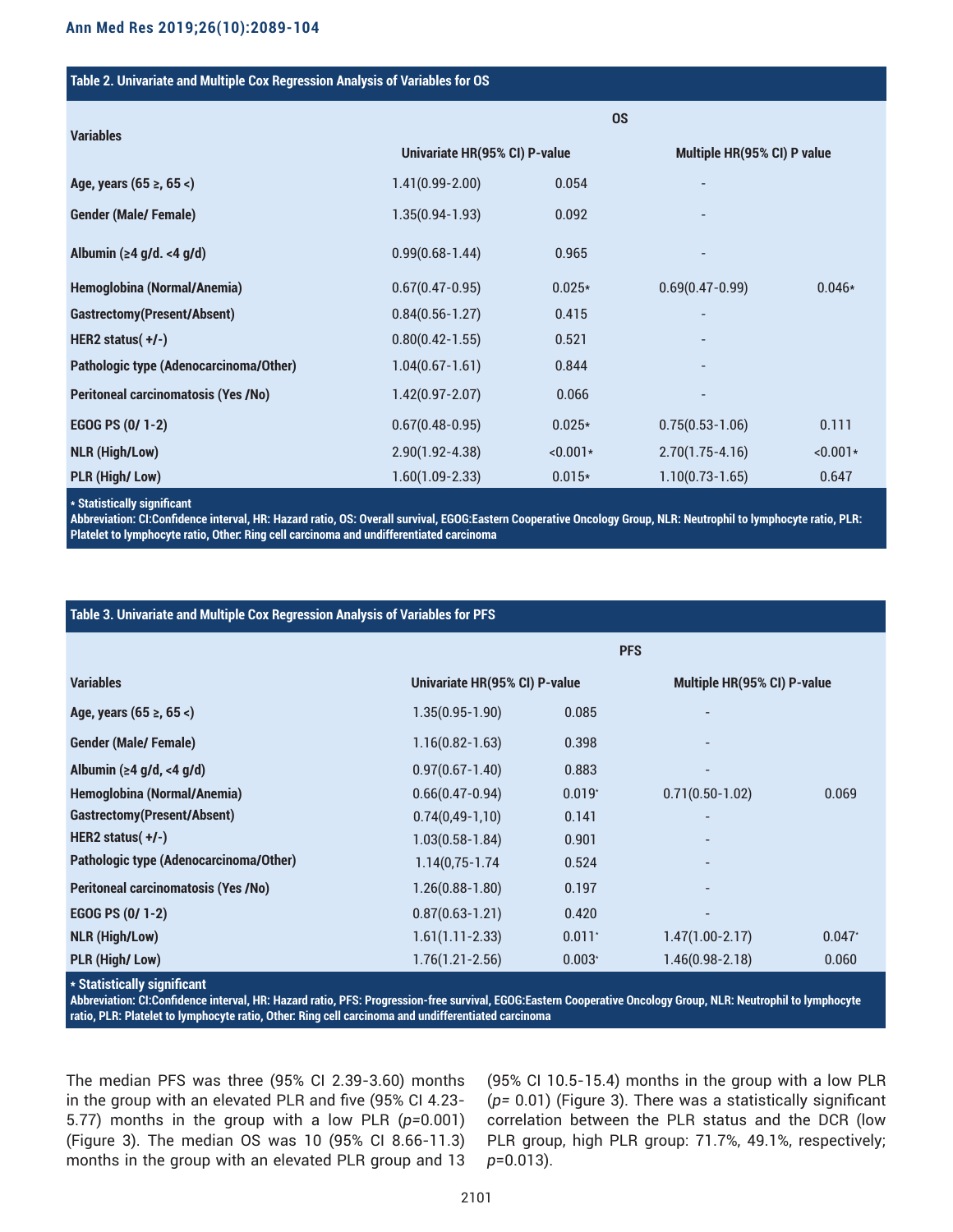

**Figure 3.** Kaplan ®Meier curves for PFS and OS according to the pre-chemotherapy of PLR.

# **DISCUSSION**

Gastric cancer is among the oncological malignancies with an aggressive course. Although standard treatments are applied to these patients, survival rates are variant even among patients with equal disease stage and neoplasm subtype. In gastric cancer patients, there is no molecular biomarker with clinical use except for HER-2 (11). Therefore, predictive and prognostic tools are promptly required to aid the definite prediction of patient outcomes and to ease the identification of novel therapeutic targets.

A series of research studies has declared that the immune system plays a pivotal role in controlling cancer growth, and neutrophils, platelets, and lymphocytes are considerable in the tumor-induced systemic inflammatory response (12,13).

In the tumor micro environment, increased neutrophil level can extricate more cytokines and chemokines, which may stimulate the proliferation, angiogenesis, metastasis of cancer cell and suppress lymphocyte activity (14,15). At the same time, an elevated neutrophil level in the microenvironment might depress the task of natural killer cells and T lymphocytes (16). Hence, a high level of circulating neutrophils may reduce the anti-tumor cellular immune response on the tumor-bearing host, giving rise to a negative correlation between the neutrophil amount and patient outcome.

Lymphocytes are an important element of the anti-tumor cellular immune response of the host against malignant cells and can assault tumor cells and exterminate emerging malignant cells (17). Patients with lymphocyte infiltration around the neoplasm may have a superior outcome to those without infiltration (18,19), and research has indicated that a low total lymphocyte level can be used as an indicator of a poor outcome in the malignant pancreatic tumor (20). NLR, one of the indexes of systemic inflammation, may indicate the proangiogenic/ pro-inflammatory situation in cancer tissues as well as the ratio between neutrophils and lymphocytes, thereby reflecting patients' immune activities. A high NLR in patients might immediately demonstrate worse lymphocyte-related immune response against cancers, leading to poor prognosis (21).

Much previous research focused on NLR as a prognostic tool in early-stage patients with GC (22,23), whereas, research about the correlation between NLR and survival in metastatic cancer patients receiving chemotherapy is limited (24-26).

Cho et al. uncovered that pre-chemotherapy low NLR group patients had remarkably superior disease control and longer PFS and OS than the elevated NLR group patients. Another study discovered that an increased prechemotherapy NLR was correlated with shorter PFS and OS in mGC patients treated with first-line chemotherapy (24). Li et al. retrospectively explored the terms of the effect of inflammatory indexes on prognosis in 384 patients with advanced or mGC treated with first-line chemotherapy and demonstrated elevated pretreatment neutrophil level to be independent predictors of shorter OS (25). Musri et al. declared that elevated NLR is an independent prognostic element related to worse survival in patients with mGC (26). Lee et al. retrospectively investigated the prognostic significance of NLR and PLR in 174 advanced gastric cancer patients who received chemotherapy. They reported that NLR was an independent prognostic tool for OS (7).

Ogata et al. detected that the median PFS and OS were poorer in the high NLR group in gastric cancer treated with nivolumab (27). Biomarkers such as PD-L1 or PD-L2 expression, mutation load and mismatch repair deficiency(dMMR) were explored in patients receiving immunotherapy (28-30). However, the rate of positivity for PD-L1 and mutation burdens were not very high in patients with gastric cancer (28,31). In addition, the dMMR is declared as a predictive tool for immunotherapy response and has been uncovered in 27% of patients with gastric cancer (32). The determination of these markers involved the use of archival specimen, and so did not externalize the present condition. On the other hand, the use of NLR in patients treated with immunotherapy can be a simple and effective biomarker.

In the current research, the findings of univariate analysis discovered that higher pretreatment NLR was related to worse OS and PFS. The findings of multivariate analysis showed that higher pretreatment NLR was an independent prognostic tool of PFS and OS in mGC patients undergoing first-line chemotherapy.

Thrombocyte counts may be increased owing to the release of inflammatory molecules such as interleukin-1 and-6 by inflammatory or tumors cells leading to the excitation of megakaryocytes to generate platelets (33). Thrombocytes can support tumor growth by enhancement angiogenesis via the cytokine vascular endothelial growth factor (34). They also boost the adherence, sequestration, and penetration of cancer cells through the endothelium, and hinder the immune system from cleaning neoplastic cells from the circulatory system (35). There is a growing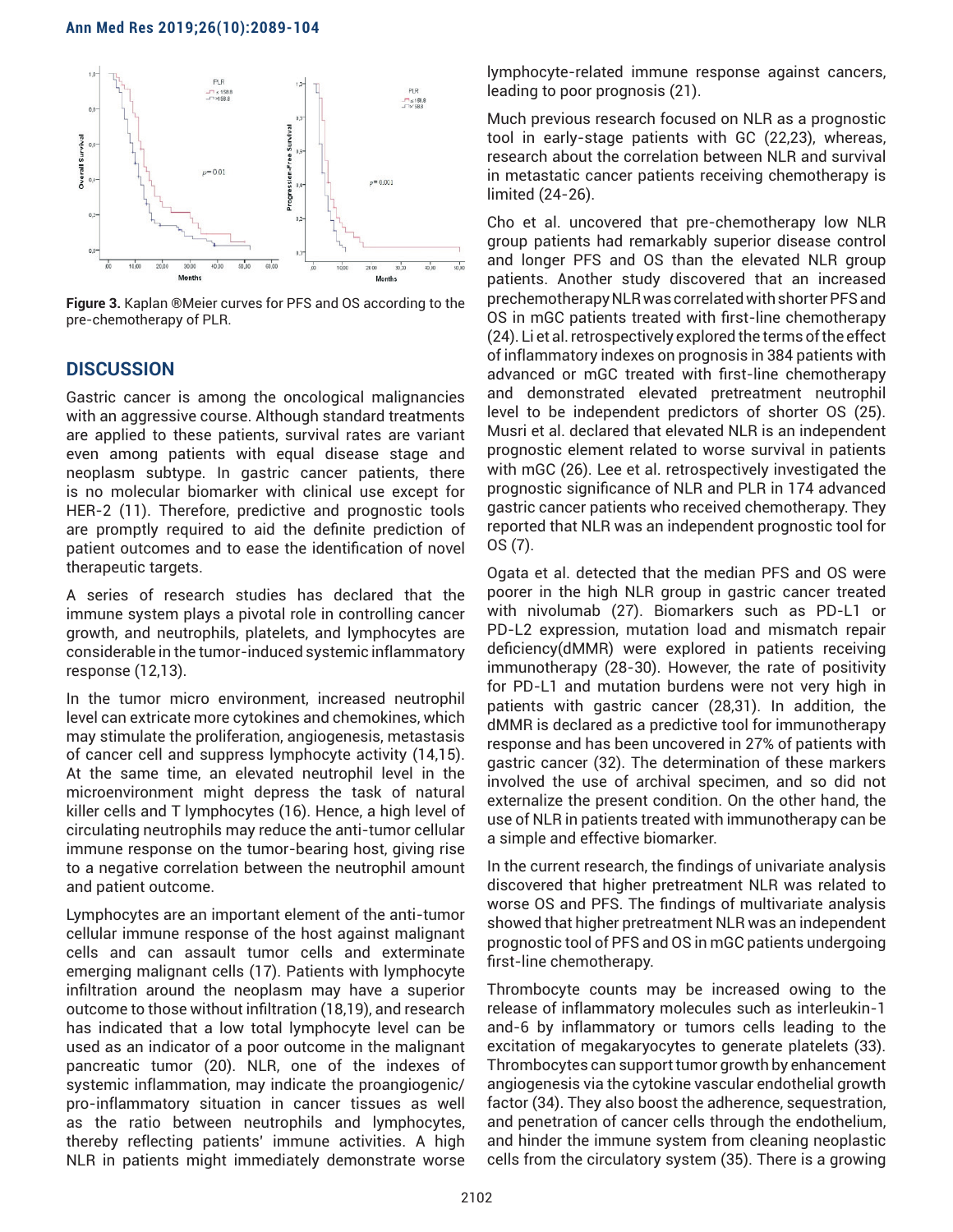finding that PLR, another serum based inflammatory index, is a useful prognostic tool in diverse types of malignancies (36–38). A high PLR represents both a reduced lymphocyte count and an enhanced thrombocyte count. So high PLR level may be conducive to a reduced anti-tumor function of the body.

Wang et al. analyzed the data of 439 patients with mGC treated with chemotherapy and discovered that increased PLR was linked with inferior OS in the univariate but not in the multivariate analysis (39). In another study, Dogan et al.discovered that elevated PLR had significantly shorter PFS and OS in patients with mGC (40). In retrospective research in patients with advanced gastric cancer who received chemotherapy, PLR did not have considerable prognostic worth for predicting PFS or OS (7). In a metaanalysis of 4513 patients with gastric cancer, a high PLR was not an exact predictor for OS (41). Our research found longer OS and PFS in the reduced PLR group compared with the elevated PLR group. Nevertheless, findings of multivariate analysis demonstrated that higher pretreatment PLR was not an independent prognostic tool of PFS and OS in mGC patients undergoing first-line chemotherapy.

This research has several limitations. First, the research has a comparatively small sample size, non-randomized, retrospective plan, and came from our single center in Turkey. Second, thrombocyte and lymphocyte counts might have been affected by some anti-inflammatory medicines that could not be taken into account in this analysis. The chemotherapy regimens applied to the patients at the metastatic stage were not homogeneous. Finally, there is no consensus on the definite cut-off level for NLR, although previous analyses have reported the level of NLR for the prognosis of gastric cancer (8, 22, 24,36). In the present exploration, the NLR cut-off level of 2.11 was chosen using ROC analysis with the method reported in other investigations (8,36). Some previous research used a median value of NLR to detect the cutoff level (22, 24). This lack of concurrence on the cut-off level makes NLR hard to use in daily clinical practice. Like NLR, there is no consensus for the threshold value of PLR. Therefore, we recommend prospective validation of these consequences in clinical research to evaluate the clinical benefit of NLR in mGC patients prior to the routine use of this marker in clinical practice.

In conclusion, a retrospective study declared that although both the PLR and NLR can forecast the outcome, the NLR is a clearer forecast of OS than the PLR (36). In the current research, we also discovered that high NLR and high PLR were related to worse OS and PFS. According to multivariate analysis, NLR was detected as an independent prognostic tool for PFS and OS. We believe that pretreatment inflammatory markers, particularly NLR, have more predictive value than PLR. However, further large prospective research should be performed to verify whether pretreatment inflammatory markers have prognostic and predictive markers in patients with mGC.

*Competing interests: The authors declare that they have no competing interest.* 

*Financial Disclosure: There are no financial supports* 

*Ethical approval: The research was approved by the Erciyes University Medical School ethics committee.*

*Oktay Bozkurt ORCID: 0000-0003-3551-5234 Sedat Tarik Fırat ORCID: 0000-0002-2358-8260 Ender Doğan ORCID: 0000-0001-8434-393 Ramazan Cosar ORCID: 0000-0002-6363-2502 Mevlude Inanc: ORCID: 0000-0002-3737-3420 Metin Ozkan: ORCID: 0000-0003-0359-0504*

# **REFERENCES**

- 1. Torre LA, Bray F, Siegel RL, et al. Global cancerstatistics, 2012. CA Cancer J Clin 2015;65:87-108.
- 2. Digklia A, Wagner AD. Advanced gastric cancer: current treatment landscape and future perspectives. World J Gastroenterol 2016;22:2403-14.
- 3. Ku GY, Ilson DH. Management of gastric cancer. Curr Opin Gastroenterol 2014;30:596-602.
- Yang D, Hendifar A, Lenz C, et al. Survival of metastatic gastric cancer: significance of age, sex and race/ethnicity. J Gastrointest Oncol 2011;2:77-84.
- 5. Wagner AD, Unverzagt S, Grothe W, et al. Chemotherapy for advanced gastric cancer. Cochrane Database Syst Rev 2010;17:CD004064.
- 6. Rajput S, Wilber A. Roles of inflammation in cancer initiation, progression, and metastasis.Front Biosci (Schol Ed). 2010;2:176-83
- 7. Lee S, Oh SY, Kim SH, et al. Prognostic significance of neutrophil lymphocyte ratio and platelet lymphocyte ratio in advanced gastric cancer patients treated with FOLFOX chemotherapy. BMC Cancer 2013;13:350.
- 8. Jiang N, Deng JY, Liu Y, et al. The role of preoperative neutrophil-lymphocyte and platelet-lymphocyte ratio in patients after radical resection for gastric cancer. Biomarkers 2014;19:444-51.
- 9. Chrom P, Stec R, Bodnar L, et al. Incorporating neutrophiltolymphocyte ratio and platelet-to-lymphocyte ratio in place of neutrophil count and platelet count improves prognostic accuracy of the international metastatic renal cell carcinoma database consortium model. Cancer Res Treat 2017;50:103-10.
- 10. Sun X, Liu X, Liu J, et al. Preoperative neutrophiltolymphocyte ratio plus platelet-to-lymphocyte ratio in predicting survival for patients with stage I-II gastric cancer. Chin J Cancer 2016;35:57.
- 11. Bang YJ, Van Cutsem E, Feyereislova A, et al. Trastuzumab in combination with chemotherapy versus chemotherapy alone for treatment of HER2- positive advanced gastric or gastro-oesophageal junction cancer (ToGA): a phase 3, open- label, randomised controlled trial. Lancet 2010;376:687-97.
- 12. McMillan DC. Systemic inflammation, nutritional status and survival in patients with cancer. Curr Opin Clin Nutr Metab Care 2009;12:223-6.
- 13. Schreiber RD, Old LJ, Smyth MJ. Cancer immunoediting: integrating immunity's roles in cancer suppression and promotion. Science 2011;331:1565-70.
- 14. Coussens LM, Werb Z. Inflammation and cancer. Nature 2002;420:860-7.
- 15. Coffelt SB, Wellenstein MD, de Visser KE.Neutrophils in cancer: neutral no more. Nat Rev Cancer 2016;16:431-46.